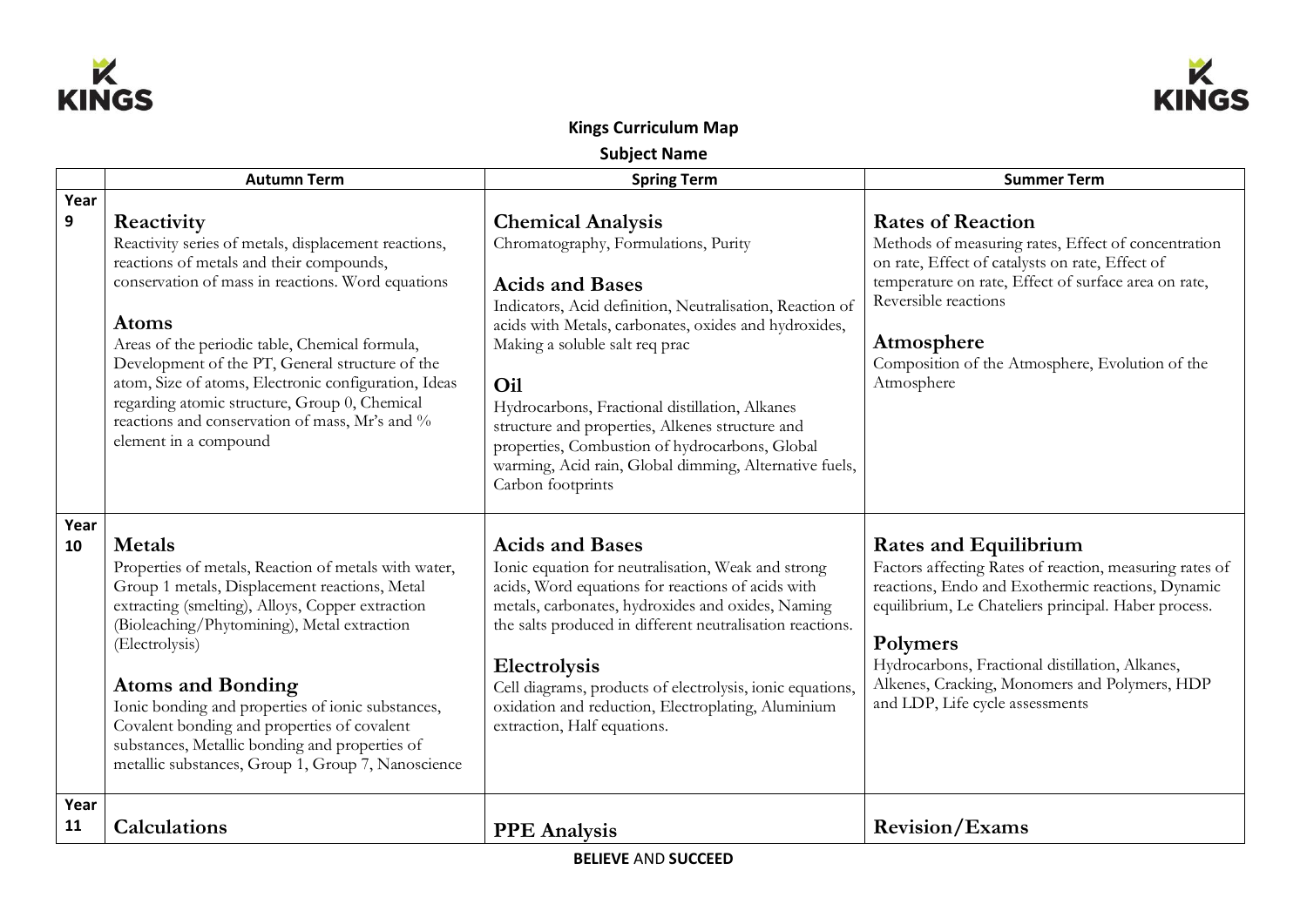



|      | www                                                                                                                                                                                                |                                                                                                          | mitu                                                  |
|------|----------------------------------------------------------------------------------------------------------------------------------------------------------------------------------------------------|----------------------------------------------------------------------------------------------------------|-------------------------------------------------------|
|      | Mr's, % Mass. Definition of Atomic mass, Moles,<br>Balancing equations, % yields, Concentrations.<br>Water<br>Potable water, Different types of water, Sources of<br>water, Desalination of water. | Working on areas of weakness as identified by the<br>PPE and more focus on exam and revision techniques  |                                                       |
| Year |                                                                                                                                                                                                    |                                                                                                          |                                                       |
| 12   | <b>Atomic structure:</b>                                                                                                                                                                           | <b>Bonding:</b>                                                                                          | <b>Kinetics:</b>                                      |
|      | Atoms, Mass spectrometry, electronic structure and<br>ionisation energies.                                                                                                                         | Ionic and Covalent bonding, shapes of molecules,<br>intermolecular forces, Metallic bonding and metallic | Reaction rates, Catalysts and measuring rates.        |
|      |                                                                                                                                                                                                    | properties.                                                                                              |                                                       |
|      |                                                                                                                                                                                                    |                                                                                                          | <b>Equilibrium and redox reactions:</b>               |
|      | <b>Amount of substance:</b>                                                                                                                                                                        |                                                                                                          |                                                       |
|      |                                                                                                                                                                                                    | <b>Energetics:</b>                                                                                       | Reversible reactions, industrial process, equilibrium |
|      | The mole, chemical equations, titrations, formulas,                                                                                                                                                |                                                                                                          | constants, Redox reactions and equation.              |
|      | chemical yield and atom economy.                                                                                                                                                                   | Enthalpy changes, Bond enthalpies, Hess's law.                                                           |                                                       |
|      |                                                                                                                                                                                                    |                                                                                                          | <b>Periodicity:</b>                                   |
|      | <b>Introduction to Organic chemistry:</b>                                                                                                                                                          | <b>Alkenes and Alcohols:</b>                                                                             |                                                       |
|      |                                                                                                                                                                                                    |                                                                                                          |                                                       |
|      |                                                                                                                                                                                                    |                                                                                                          | The Periodic table. Periodicity.                      |
|      | Formulas, functional groups, nomenclature,                                                                                                                                                         | Reactions of Alkenes, Addition polymers,                                                                 |                                                       |
|      | mechanisms, isomers                                                                                                                                                                                | Dehydrating alcohols, Ethanol production and<br>oxidation of alcohols.                                   | Group 2 and group 7 elements:                         |
|      | <b>Alkanes and haloalkanes:</b>                                                                                                                                                                    |                                                                                                          | Group 2 metals and group 2 compounds, Group 7,        |
|      |                                                                                                                                                                                                    | <b>Organic analysis:</b>                                                                                 | halide jons and test for jons.                        |
|      |                                                                                                                                                                                                    |                                                                                                          |                                                       |
|      | Alkanes and petroleum, alkanes, Halogenalkanes,                                                                                                                                                    | Tests for functional groups, Mass and infrared                                                           |                                                       |
|      | Nucleophilic substitution and Elimination reactions.                                                                                                                                               | spectroscopy                                                                                             |                                                       |
|      |                                                                                                                                                                                                    |                                                                                                          |                                                       |
| Year |                                                                                                                                                                                                    |                                                                                                          |                                                       |
| 13   | Thermodynamics:                                                                                                                                                                                    | <b>Electrode potentials:</b>                                                                             | <b>Period 3 elements:</b>                             |
|      |                                                                                                                                                                                                    |                                                                                                          |                                                       |
|      |                                                                                                                                                                                                    |                                                                                                          | Period 3 elements and oxides.                         |